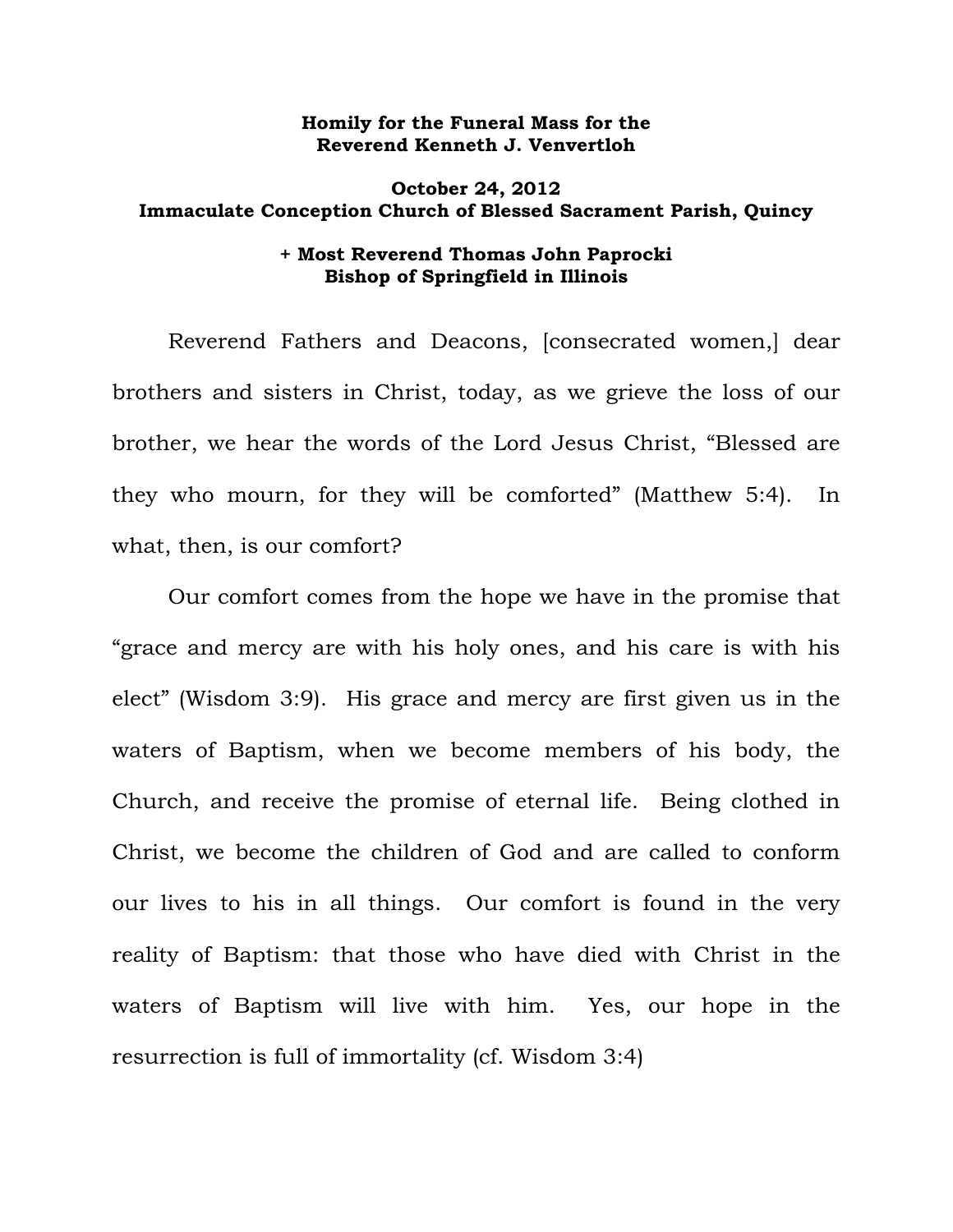Many years ago, a young Kenneth Venvertloh heard the exhortation Saint Paul addressed to another young man. These words he took to heart: "Proclaim the word; be persistent whether it is convenient or inconvenient; convince, reprimand, encourage through all patience and teaching" (II Timothy 4:2).

Through these words, he heard the Lord calling him to share in his priesthood and to be sent out in his name to continue his mission and ministry in central Illinois in the twentieth century. Hearing this call, Father Venvertloh answered in humble trust and offered himself in the service of God and of man.

 For forty-five years he labored humbly and diligently in the Lord's vineyard, with a particular concern for the poor and the underprivileged. He recognized in the Beatitudes Jesus himself, for it was Jesus who became poor for us; it was Jesus who mourned for Jerusalem; it was Jesus who showed us the beauty of being meek; it was Jesus who spent countless days fasting for us; it was Jesus who brought the infinite riches of the mercy and love of the Father for us through his own death on the cross. Father Venvertloh devoted himself to the pastoral care of the poor because he knew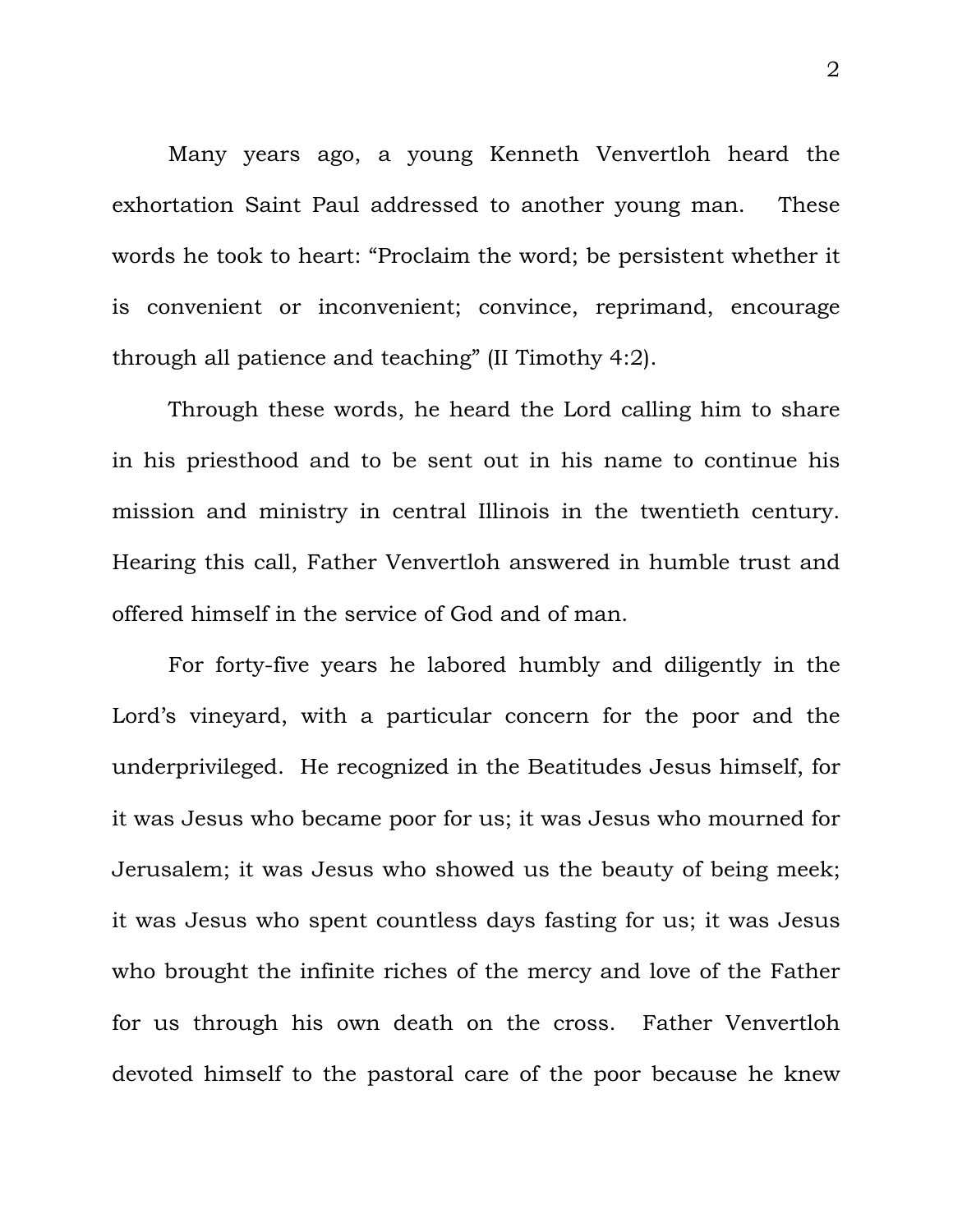that in serving them he served Jesus himself. What is more, Father Venvertloh sought to embrace the Beatitudes in his own life. He hungered and thirsted for righteousness and sought to be a peacemaker; now we pray that the kingdom of heaven will be his.

 As Bishop of this local Church, I wish to express my gratitude for Father Venvertloh's generous service from one end of the Diocese of Springfield in Illinois to the other. He helped those entrusted to his pastoral care encounter the merciful love of God and there are many who remain indebted to his ministry.

 I thank you, Father Venvertloh's family, for sharing your brother and uncle with us these many years and I assure you of my continued prayers for you.

 Today, dear brothers and sisters, we have come to the altar of God to commend our brother to the just and merciful God. We pray that, having been tried in his final days, he will be taken to the Lord and awarded the crown of righteousness (cf. Wisdom 3:6; II Timothy 4:8).

 As we offer in a few moments the Eucharistic sacrifice which the Lord offered for us, let us commend our brother into the